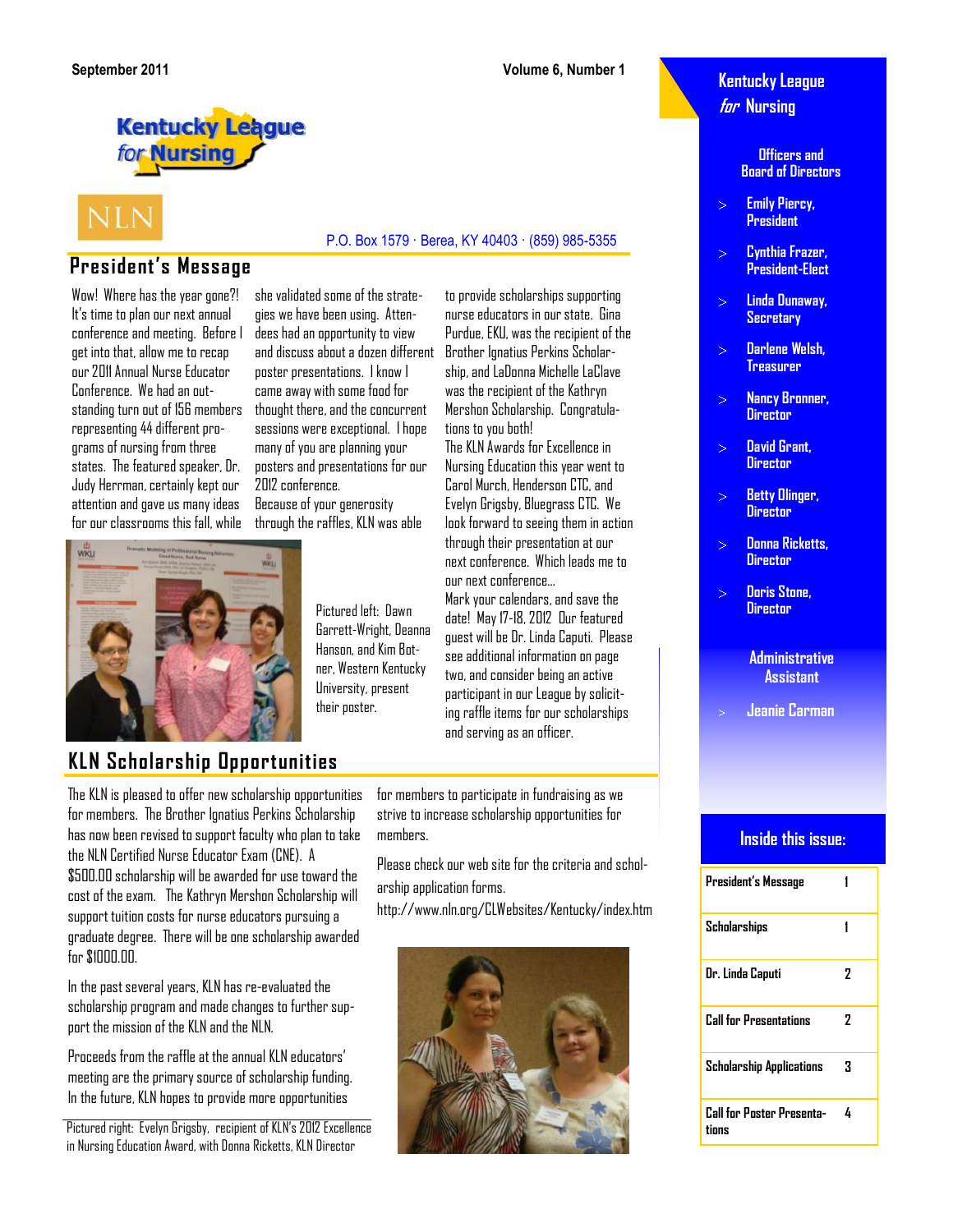## **Meet and Learn with Dr. Linda Caputi**

Plan to join us May 17-18, 2012, in Carrollton, KY, as we welcome Dr. Linda Caputi to Kentucky! We look forward to her words of wisdom with regard to teaching strategies for nursing education.

Dr. Caputi is a Certified Nurse Educator (CNE) from the National League for Nursing. She has authored over 25 educational multimedia programs, nursing education books, produced and developed videotapes, and published book chapters, journal articles, and board games for nursing education. She is editor of the second edition (2010) of *Teaching Nursing: The Art* and Science (Volumes 1, 2, & 3), and coauthor of *Teaching Nursing: The* Art and Science, It's All About Student Success (Valume 4). She serves on the editoral staff for Nursing Education Perspectives, as the editor of the column *Innovation* Center, a publication of the National League for Nursing.

Linda has presented her work nationally for over20 years on many nursing education topics. The 2nd edition of her book *Teaching Nurs*ing: The Art and Science was selected as the winner of the 2010 Top Teaching Tools Award in the print category from the *Journal of* Nursing Education. Her work has won six awards from Sigma Theta Tau, two from American Journal of Nursing Company, and one from The Association for Educational Communication and Technology.

Dr. Caputi was acknowledged for teaching excellence in the 1998, 2002, and 2005 editions of Who's Who Among America's Teachers and the 2008 edition of *Who's Who* in Nursing. Dr. Caputi was named Educator of the Year for 2004 by the National Organization of Associate Degree Nursing. She has recently served on the Board of Governors for the National League for Nursing. She is a member of Sigma Theta Tau International Honor Soci-

ety of Nursing. She was an invited member to the National League for Nursing's Think Tank on Transformation of Clinical Instruction and the NLN's Think Tank of Standardized Testing in Nursing Education. In 2010, she was inducted as a Fellow into the Academy of Nursing Educatinn

Dr. Caputi is Professor Emerita at College of DuPage in Glen Ellyn, Illinois with over 25 years of teaching experience. She currently teaches online Masters in Nursing Education courses. Dr. Caputi is a consultant to undergraduate nursing programs in the areas of curriculum, student success, NCLEX success, and effective teaching strategies in the classroom, the nursing laboratory, and clinical. She has developed curriculum for Practical Nursing, Associate Degree Nursing, Baccalaureate Nursing, and RN to BSN programs. She also has extensive experience working with nursing programs as they seek initial or ongoing accreditation.

## **Kentucky League for Nursing 2012 Annual Nurse Educator Conference**

**May 17-18, 2012**



**Call for Presentations**

Plan to share your knowledge and creativity with nurse educators from across the state and beyond.

Faculty members from across the state are invited to submit a proposal for a concurrent session presentation for the Kentucky League for Nursing's 2012 Annual Nurse Educator Conference. Submission Guidelines:

Prepare a narrative of the concurrent session presentation. Concurrent sessions will be 50 minutes in length, but may run across two time periods.

- Title of the concurrent session
- Speaker(s) names and titles, including primary contact person and contact information (e-mail address and phone number)
- Teaching methods to be used: lecture, discussion, etc.
- Participant learning objective(s)
- Focused area of presentation

One paragraph description of the session to be used in the conference agenda

Submit your proposal via e-mail no later than January 15, 2012 to emily.piercy@kctcs.edu. Presenters must be registered for the conference. Acceptance will be acknowledged via e-mail to the primary contact by February 15, 2012.



Above: Jeff Clark, Somerset Community College responds to questions following his presentation of Post Traumatic Stress Disorder in the Classroom.

**Mark Your Calendar and Plan to Attend! May 17-18, 2012. KLN 2012 Annual Nurse Educator Conference**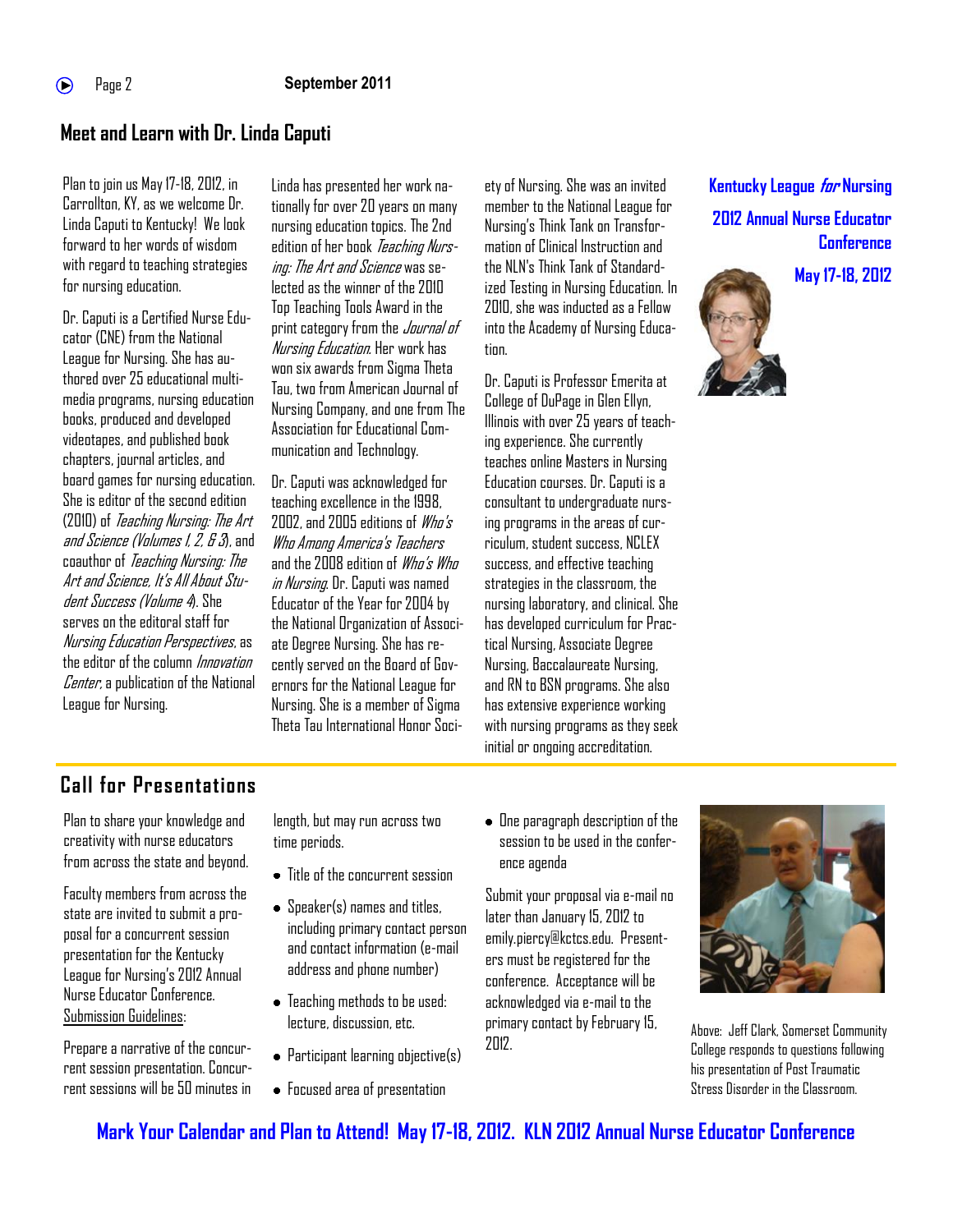#### $\odot$ Page 3 **Volume 6, Number 1 Brother Ignatius Nursing Faculty C. N. E. Scholarship Application**

#### PLEASE PRINT OR TYPE

|                      | (First)                                                                                                                                                                                                                        |        |                                  | (Last) |                                                                                                                                                          |  |  |  |
|----------------------|--------------------------------------------------------------------------------------------------------------------------------------------------------------------------------------------------------------------------------|--------|----------------------------------|--------|----------------------------------------------------------------------------------------------------------------------------------------------------------|--|--|--|
|                      |                                                                                                                                                                                                                                |        |                                  |        |                                                                                                                                                          |  |  |  |
|                      | (Street)                                                                                                                                                                                                                       | (Lity) | (State)                          |        | (Zip)                                                                                                                                                    |  |  |  |
|                      |                                                                                                                                                                                                                                |        |                                  |        |                                                                                                                                                          |  |  |  |
|                      | Telephone: Home/Cell ( )                                                                                                                                                                                                       |        | Work ( <u>) ________________</u> |        |                                                                                                                                                          |  |  |  |
|                      | Are you a current member of the Kentucky League for Nursing? Yes ______ No____                                                                                                                                                 |        |                                  |        |                                                                                                                                                          |  |  |  |
|                      |                                                                                                                                                                                                                                |        |                                  |        |                                                                                                                                                          |  |  |  |
|                      |                                                                                                                                                                                                                                |        |                                  |        |                                                                                                                                                          |  |  |  |
|                      |                                                                                                                                                                                                                                |        |                                  |        |                                                                                                                                                          |  |  |  |
|                      | Please attach the following documents:                                                                                                                                                                                         |        |                                  |        |                                                                                                                                                          |  |  |  |
| Curriculum vitae     | Typed response to the following question:                                                                                                                                                                                      |        |                                  |        |                                                                                                                                                          |  |  |  |
|                      |                                                                                                                                                                                                                                |        |                                  |        | Write a brief description re: purpose for CNE certification and your plans to use the NLN core nursing educator competencies to strengthen your practice |  |  |  |
|                      |                                                                                                                                                                                                                                |        |                                  |        |                                                                                                                                                          |  |  |  |
|                      |                                                                                                                                                                                                                                |        |                                  |        |                                                                                                                                                          |  |  |  |
|                      | Kathryn Mershon Faculty Scholarship Application                                                                                                                                                                                |        |                                  |        |                                                                                                                                                          |  |  |  |
| PLEASE PRINT OR TYPE |                                                                                                                                                                                                                                |        |                                  |        |                                                                                                                                                          |  |  |  |
|                      |                                                                                                                                                                                                                                |        |                                  |        |                                                                                                                                                          |  |  |  |
|                      | (First)                                                                                                                                                                                                                        |        |                                  | (Last) |                                                                                                                                                          |  |  |  |
|                      | Address: the contract of the contract of the contract of the contract of the contract of the contract of the contract of the contract of the contract of the contract of the contract of the contract of the contract of the c |        |                                  |        |                                                                                                                                                          |  |  |  |
|                      | (Street)                                                                                                                                                                                                                       | (Lity) | (State)                          |        | (Zip)                                                                                                                                                    |  |  |  |
|                      | E-Mail: The contract of the contract of the contract of the contract of the contract of the contract of the contract of the contract of the contract of the contract of the contract of the contract of the contract of the co |        |                                  |        |                                                                                                                                                          |  |  |  |
|                      | Telephone: Home/Cell ()<br>Work (                                                                                                                                                                                              |        |                                  |        |                                                                                                                                                          |  |  |  |

Do you hold a current KY nursing license? Yes\_\_\_\_\_ No \_\_\_\_\_ Major/Degree Program:\_\_\_\_\_\_\_\_\_\_\_\_\_\_\_\_\_\_\_\_\_\_\_\_\_\_\_\_\_\_\_\_\_\_\_\_\_\_\_\_\_\_\_\_\_\_\_\_

Credit Hours completed: \_\_\_\_\_\_\_\_\_\_\_\_\_\_\_\_\_\_\_\_\_\_\_\_\_\_\_Date Degree Expected:\_\_\_\_\_\_\_\_\_\_\_\_

Are you a current member of the Kentucky League for Nursing? Yes \_\_\_\_\_\_ No\_\_\_\_

Current employment:

Please attach the following documents:

- One letter of recommendation
- Curriculum vitae
- Typed response to the following:  $\bullet$ Describe how you intend to promote professional practice in nursing education, both in theory and engagement in professional organizations

Applicant: Date: